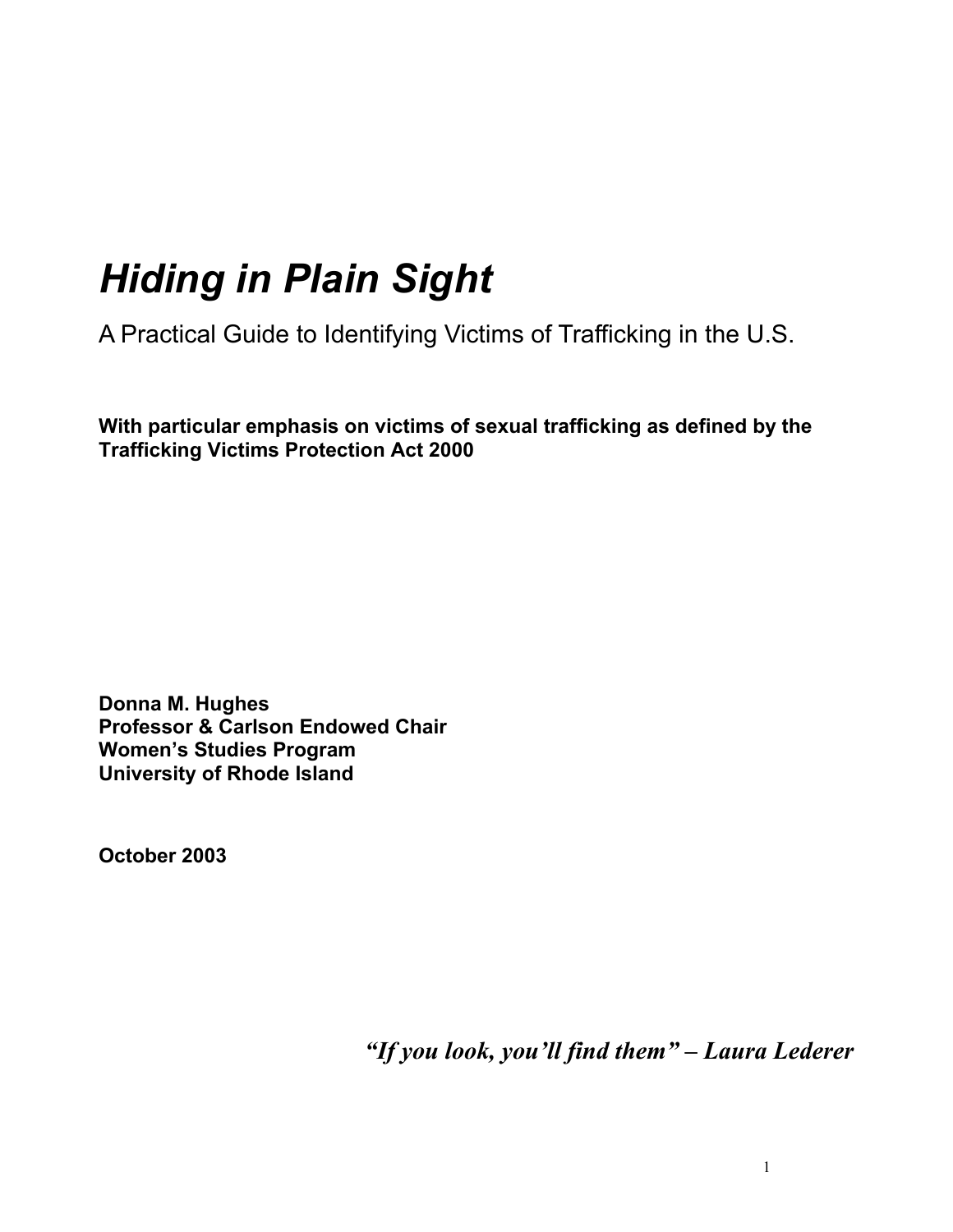This practical guide focuses on identifying victims of sexual trafficking, meaning they have been trafficked for commercial sex acts, such as prostitution or other forms of sexual exploitation, such as stripping, lap dancing, or production of pornography. Although there are commonalities between victims of sexual and labor trafficking, there are sufficient differences to require separate focus. Therefore, this guide does not describe ways to identify victims who have been trafficked for forced labor, such as domestic servants and sweat shop or migrant farm workers.

## **Key Reference Documents**

Trafficking Victims Protection Act of 2000 [http://thomas.loc.gov/cgi-bin/query/z?c106:H.R.3244.ENR:](http://thomas.loc.gov/cgi-bin/query/z?c106:H.R.3244.ENR)

Sex Trafficking of Women in the United States, Janice G. Raymond, Donna M. Hughes, and Carol J. Gomez, Coalition Against Trafficking in Women, March 2001, [http://www.uri.edu/artsci/wms/hughes/sex\\_traff\\_us.pdf](http://www.uri.edu/artsci/wms/hughes/sex_traff_us.pdf) 

What Sexual Assault and Domestic Violence Service Providers Need to Know about Sex Trafficking, Dianne Post, Arizona Coalition Against Domestic Violence, April 2002

Trafficking in Persons: A Guide for Non-Governmental Organizations, Civil Rights Division, U.S. Department of Justice, <http://www.usdoj.gov/crt/crim/wetf/trafficbrochure.html>

National Clearinghouse on Child Abuse and Neglect Information, <http://www.calib.com/nccanch/index.cfm>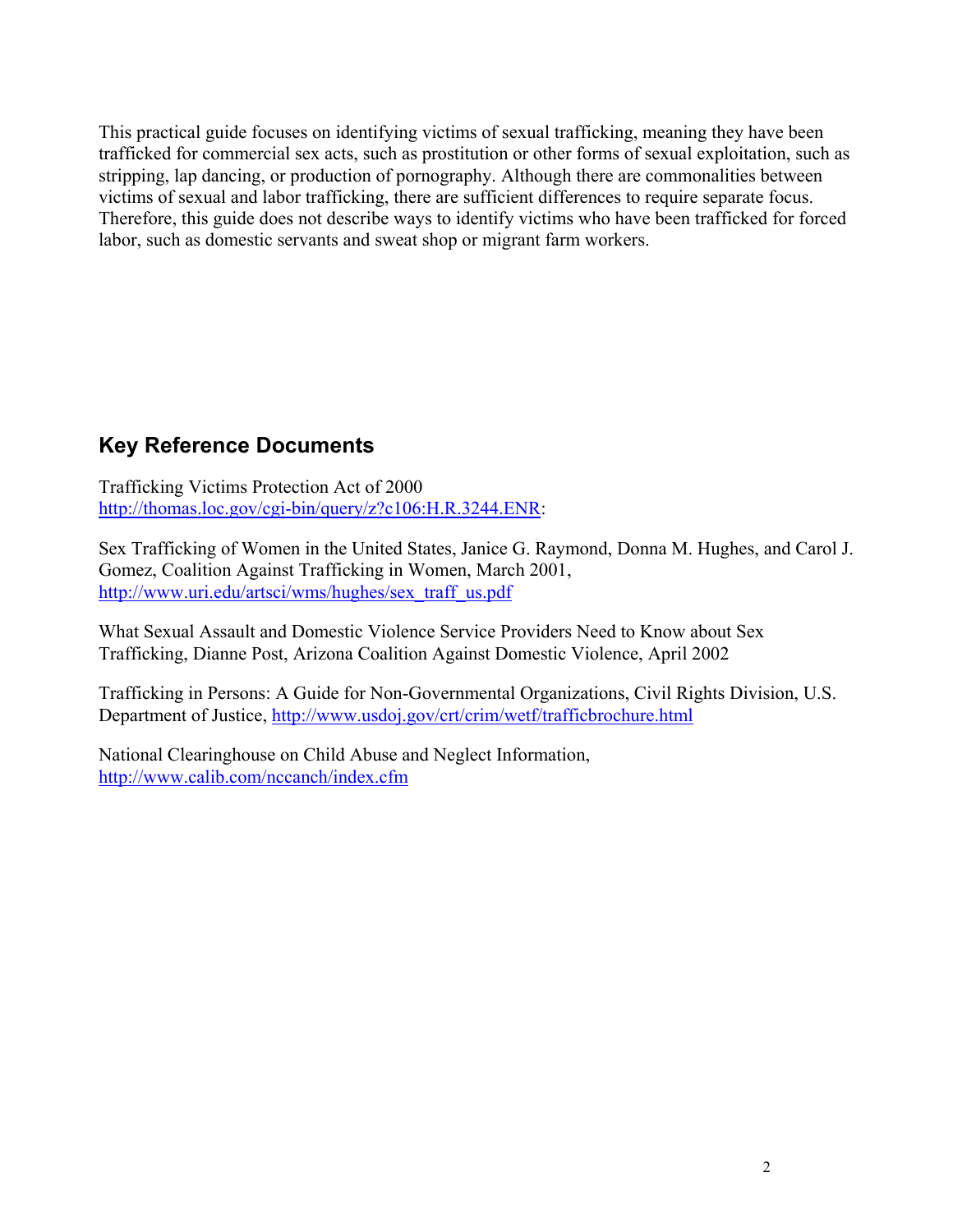# **How trafficking is defined**

This guide is written to identify victims as defined by the Trafficking Victims Protection Act of 2000 (TVPA), U.S. Federal law. Two states, Washington and Texas, have state anti-trafficking laws. If victims are identified in those two states, arrest and prosecution of traffickers can occur at the state level. In addition, most states and local authorities have laws relating to prostitution and what are often called "sexually oriented businesses"; these laws can also be used prosecute perpetrators at the state and local level.

According to the Trafficking Victims Protection Act of 2000 (TVPA):

"**Sex trafficking"** means the recruitment, harboring, transportation, provision, or obtaining of a person for the purpose of a commercial sex act.

The TVPA does not enact criminal penalties against traffickers or provide for services to victims unless acts of sex trafficking meet the criteria of "**severe form of trafficking in persons**."

**"Severe forms of trafficking in persons**" means (A) sex trafficking in which a commercial sex act is induced by force, fraud, or coercion, or in which the person induced to perform such act has not attained 18 years of age; or (B) the recruitment, harboring, transportation, provision, or obtaining of a person for labor or services, through the use of force, fraud, or coercion for the purpose of subjection to involuntary servitude, peonage, debt bondage, or slavery.

Definitions of key terms used in "severe forms of trafficking in persons" are:

The term "**commercial sex act**" means any sex act on account of which anything of value is given to or received by any person.

The term "**coercion**" means (A) threats of serious harm to or physical restraint against any person; (B) any scheme, plan, or pattern intended to cause a person to believe that failure to perform an act would result in serious harm to or physical restraint against any person; or (C) the abuse or threatened abuse of the legal process.

The term "**debt bondage**" means the status or condition of a debtor arising from a pledge by the debtor of his or her personal services or of those of a person under his or her control as a security for debt, if the value of those services as reasonably assessed is not applied toward the liquidation of the debt or the length and nature of those services are not respectively limited and defined.

The term "**involuntary servitude**" includes a condition of servitude induced by means of (A) any scheme, plan, or pattern intended to cause a person to believe that, if the person did not enter into or continue in such condition, that person or another person would suffer serious harm or physical restraint; or (B) the abuse or threatened abuse of the legal process.

The term "**peonage**" means holding someone against his or her will to pay off a debt.

The TVPA was conceptualized to provide remedies for transnational trafficking and to protect foreign nationals who are trafficked into the U.S. for commercial sex acts or forced labor. The TVPA does not address victims of internal trafficking - meaning U.S. citizens trafficked within the U.S. These victims are often controlled and used for commercial sex acts in the same way as foreign nationals.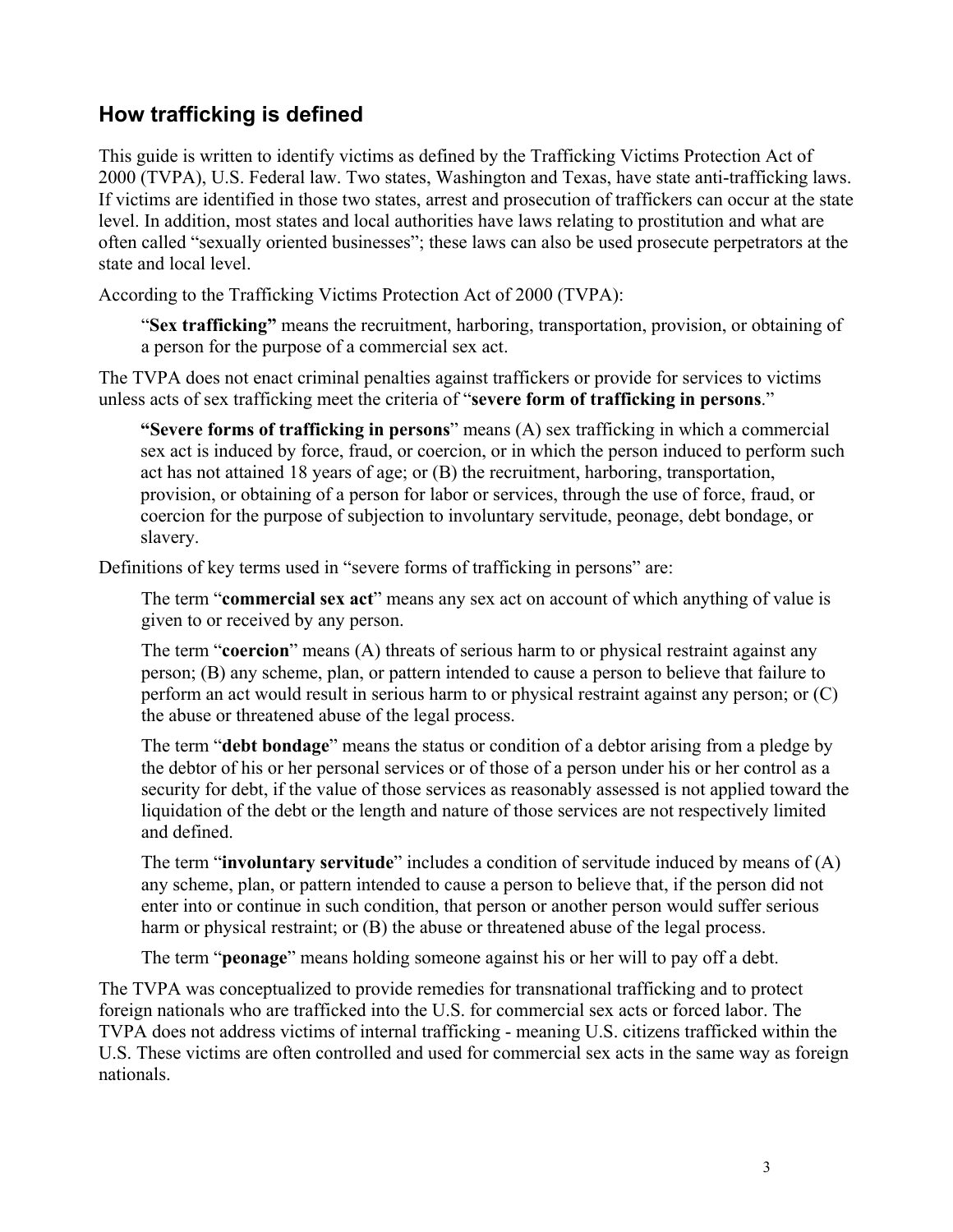## **Identifying Victims as Defined by the Trafficking Victims Protection Act**

If a child is under the age of 18 and is being used for a commercial sex act, the child is considered a victim of trafficking; no further criteria must be met. If the person is 18 or over, it must be proven that the person is being used for a commercial sex act by force, fraud, or coercion.

Most victims of sexual trafficking in the U.S. are women and children, particularly girls. There are no known cases of adult men being trafficking for commercial sex acts in the U.S., although this is known to occur in other parts of the world.

The following indicators for identifying victims of trafficking are drawn from research on trafficking and the experience of people who have worked with victims of trafficking. If a person indicates that any of these things have been done to them, there is a possibility that he/she is a victim of trafficking. A victim only has to be subjected to a form of force, fraud, or coercion **once** to meet the definition of trafficking victim. The force, fraud, or coercion does not need to be sustained.

The activities involved in trafficking - **the recruitment, harboring, transportation, provision, or obtaining of a person** – mean that a wide variety of people are culpable under the TVPA. They include: recruiters, anyone who obtained documents or arranged travel, anyone who assisted with travel, anyone who worked in the brothel, landlords, drivers, guards, assistants who brought meals, accountants, and managers.

Being a relative of the victim does not excuse trafficking activities. If he/she knowingly gave the victim over to a trafficker or assisted in organizing commercial sex acts, he/she is a perpetrator of a serious crime and should be treated accordingly.

For sake of brevity, in the lists below the term **brothel** will be used with the understanding that victims of trafficking may be found in establishments called massage parlors, clubs, bars, saunas, health clubs, strip clubs, escort services, etc.

The following are examples and indicators of force, coercion, and fraud that are used by pimps and traffickers to control victims used for commercial sex acts. Some of them may not be enough in and of themselves to meet the legal standard for trafficking, but they should be considered signs that a victim is under the control of someone else and indicate that further investigation is needed.

### **Examples of Force**

Kidnapping or recapture of an escaping victim

Buying and selling of a victim from a recruiter to trafficker to pimp

Battering, including hitting, kicking, pushing

Torture, such as burning with cigarettes

Threats with weapons

Rape, sexual abuse, and harassment (Unless the woman is fully consenting to the commercial sex acts, each act of prostitution should be considered to be a sexual assault.)

Imprisonment, confinement, or kept under guard or electronic surveillance

Use of restraints, such as being tied up

Denial of food or water

Denial of medical care or medications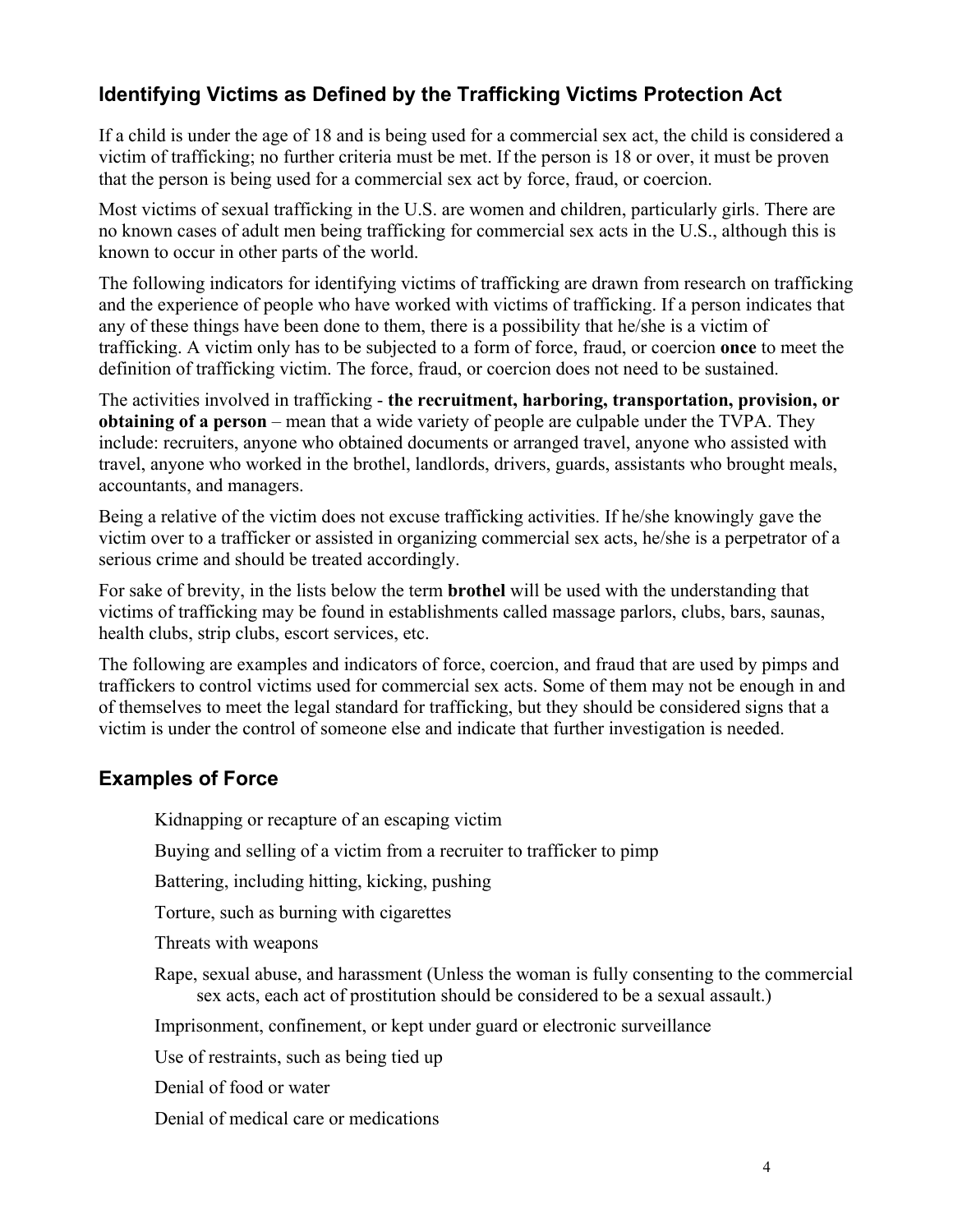Denial of contraceptives or condoms

Forced pregnancy or abortion

Forced to give up custody of children

Forced into humiliating or compromising situations so that photographs or videos can be made (These images may be used to coerce the victim into cooperating with pimps or risk exposure to friends, family, or police if the act is illegal.)

Forced use of drugs or denial of drugs once a victim is addicted

Forced participation in acts of violence against other victims

- Forced to lie to friends and family about their safety, well being, and whereabouts
- Forced to lie to men in the brothel that they are consenting, enjoy their "work," and earn large sums of money

#### **Indications of Force**

Injuries from weapons, such as knives, guns, clubs; visible injuries or scars, such as cuts, bruises, burns or rope burns; head, face, and mouth injuries from being struck in the head and face.

Brands or scaring indicating ownership

- Untreated illnesses or infections, particularly sexually transmitted diseases; general poor health; diseases associated unhygienic living conditions, such as tuberculosis
- Emotional distress and psychological manifestations of trauma, such as depression, anxiety, post-traumatic stress, self-inflicted injuries, and suicide attempts
- Inappropriate or shifting loyalty to an abuser resulting from the perpetrator's systematic control of the victim through alternating violence, threats, and rewards; i.e. manipulation, indoctrination, Stockholm syndrome, brainwashing, traumatic bonding
- No English language skills or knowledge of how to move about and live in the local community
- Living on the same premises as the brothel or driven between the brothel and living quarters by a guard. Living quarters locked, under electronic surveillance or guarded
- Heavy security at the brothel, barred windows, locked doors, isolated location; women never seen leaving the premises unless accompanied by someone
- Restricted public access to brothel: Access allowed only to members of a particular ethnic community, gang, or worker group; advertisement of the brothel only through word of mouth or foreign language publications
- Woman kept under surveillance when she is taken to a doctor, hospital, or clinic for treatment; pimp or a minder may act as translator

Moved with other women on a circuit of brothels

Signs usually associated with domestic violence: pimps/traffickers are sometimes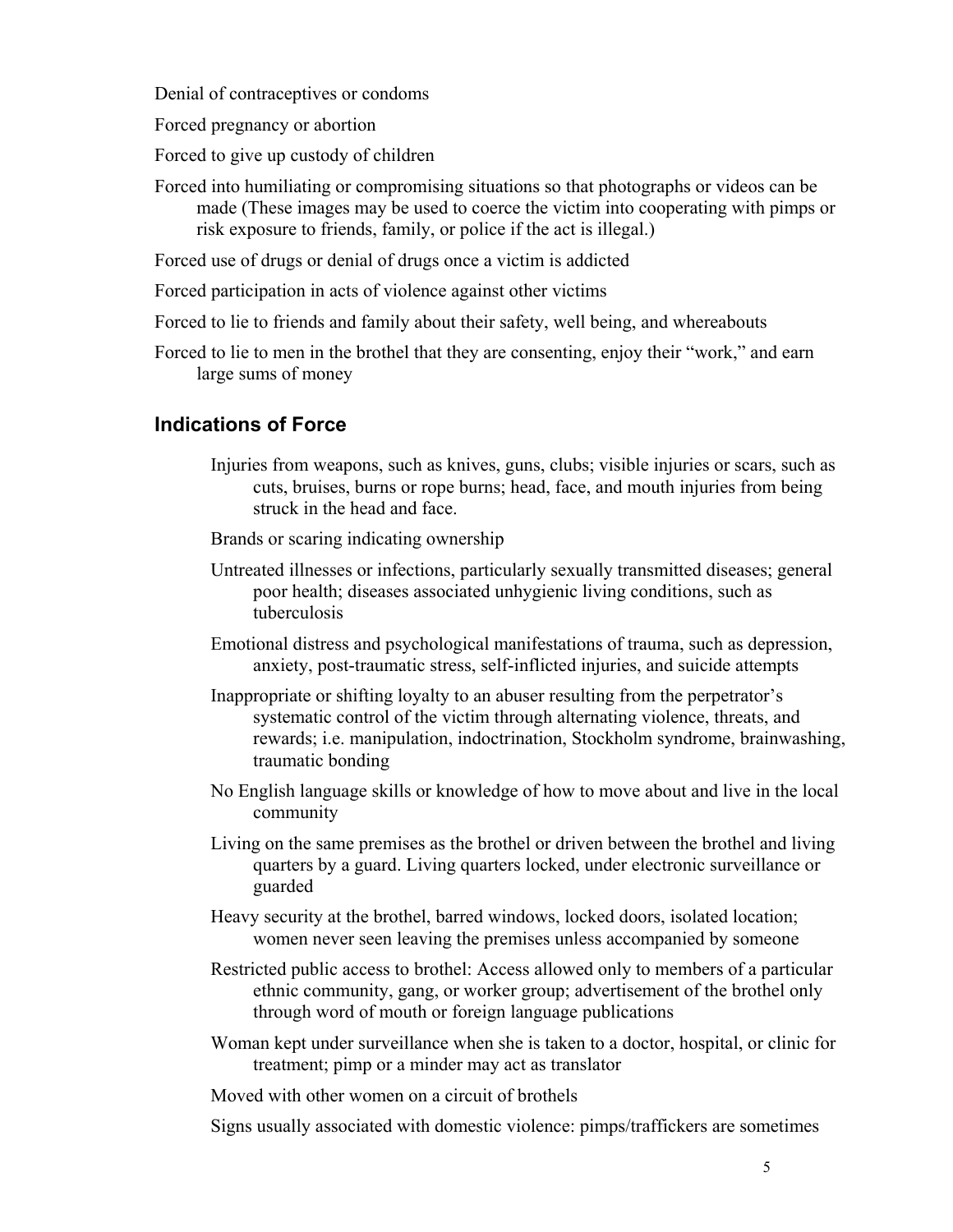"boyfriends," "partners," or members of the victim's family

Victim is provided with an attorney or bail by the pimp/trafficker in order to control her testimony or get her released into the custody of the pimp/trafficker

#### **Examples of Coercion**

Debt bondage: Victim is required to engage in a certain number of commercial sex acts or earn a certain sum of money before she can leave

Threats of serious harm to the woman or her friends and family at home

Control of her children

Trafficker/pimp controls all her contacts with family, friends, or people outside the brothel

Photographing or videotaping the victim in compromising or illegal situations, then threatening her with exposure to friends, family, or police; threatening to post pornographic images of the victim on the Internet or send them to family members

Identity and travel documents, such as passport and visa, taken away

Forced to watch pornography in order learn prostitution or stripping

- Manipulation of the victim's earning ability, so a woman who voluntarily engages in jobs such as hostess or dancer finds she has to engage in prostitution to earn enough money to repay a debt or buy food
- Punishment of another woman (including beatings, rapes, mutilations, even murder) in front of other victims to demonstrate what happens to those who do not obey
- Denial of clothing or clothing other than "sex industry costumes" so woman is reluctant to leave the premises
- Trafficker/pimp controls all money, including that which belongs to the woman

Fines for rule violations in the brothels

Involvement of the victim in criminal activity, such as a drug courier or manufacture of drugs

Quotas for amount of money that must be earned or number of commercial sex acts each day

Victim sees evidence of police or official corruption or collaboration with pimp/trafficker

Threats to turn the woman over to the authorities with expectation that she will be imprisoned or treated harshly

Threats to have the woman deported with expectation that upon arrival home she or her family will be harmed

Threats to harm the woman or her family if she reveals anything about the trafficking operation

Verbal or psychological abuse that intimidates, degrades, and frightens the victim

#### **Indications of Coercion**

Woman is not in possession of identity or travel documents

Woman is fearful of police or officials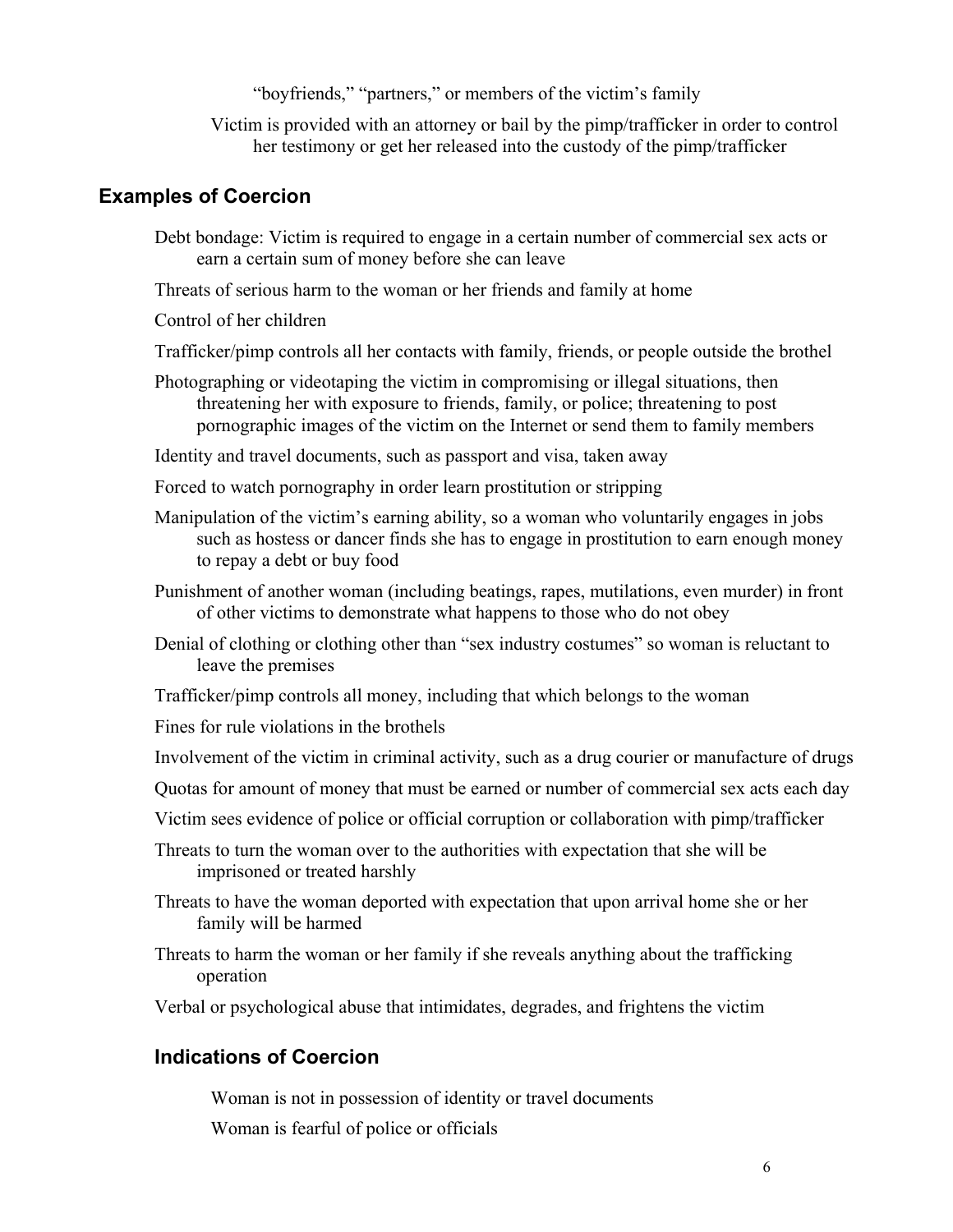- False accusations of abuse or neglect, particularly of children, or criminal activity are made about the victim
- Signs of threats usually associated with sexual harassment or stalking

#### **Examples of Fraud**

Promises of valid immigration or travel documents, such as a green card and work permit

Woman instructed to use false or counterfeit identity and travel documents

Woman signed a contract to do legitimate work

Victim is required to do work that is different than what was originally described

Promises of money, salary, or earnings that never materialize or only sporadically

Misrepresentation of work or conditions of work

## **Indications of Fraud**

- Victim was lied to about any aspect of her travel, employment, living conditions, or treatment
- Woman does not know how identity or travel documents were obtained or was escorted through the process

Someone else obtained all official documents

Someone else made all travel arrangements

- Woman was coached on what to say to officials
- Woman does not know or understand the terms of the contract she signed. Contract was in a language she could not read. Terms of contract are illegal under general business practices (See Appendix A)
- Woman had to pay a fee to someone to arrange travel and transportation

Woman was smuggled across borders

This list should not be used as a questionnaire for potential victims. Talking about traumatic experiences can be very difficult, and victims have little reason to trust people. People working with victims of trafficking have found that multiple interviews are often needed to establish trust with a victim and educate her about the concept of trafficking and her rights not to be controlled and compelled into prostitution or other commercial sex acts.

## **Where and How to Find Victims of Trafficking**

Given the violence, coercion, and schemes used by traffickers and pimps and the relative powerlessness of victims, activists and service providers will have to actively search out victims of trafficking. To date, several cases of trafficking have been uncovered after victims escaped and came to the police, but most victims will not be able to escape or seek assistance. Many victims are physically unable to leave the brothels without an escort and are not free to contact outside people.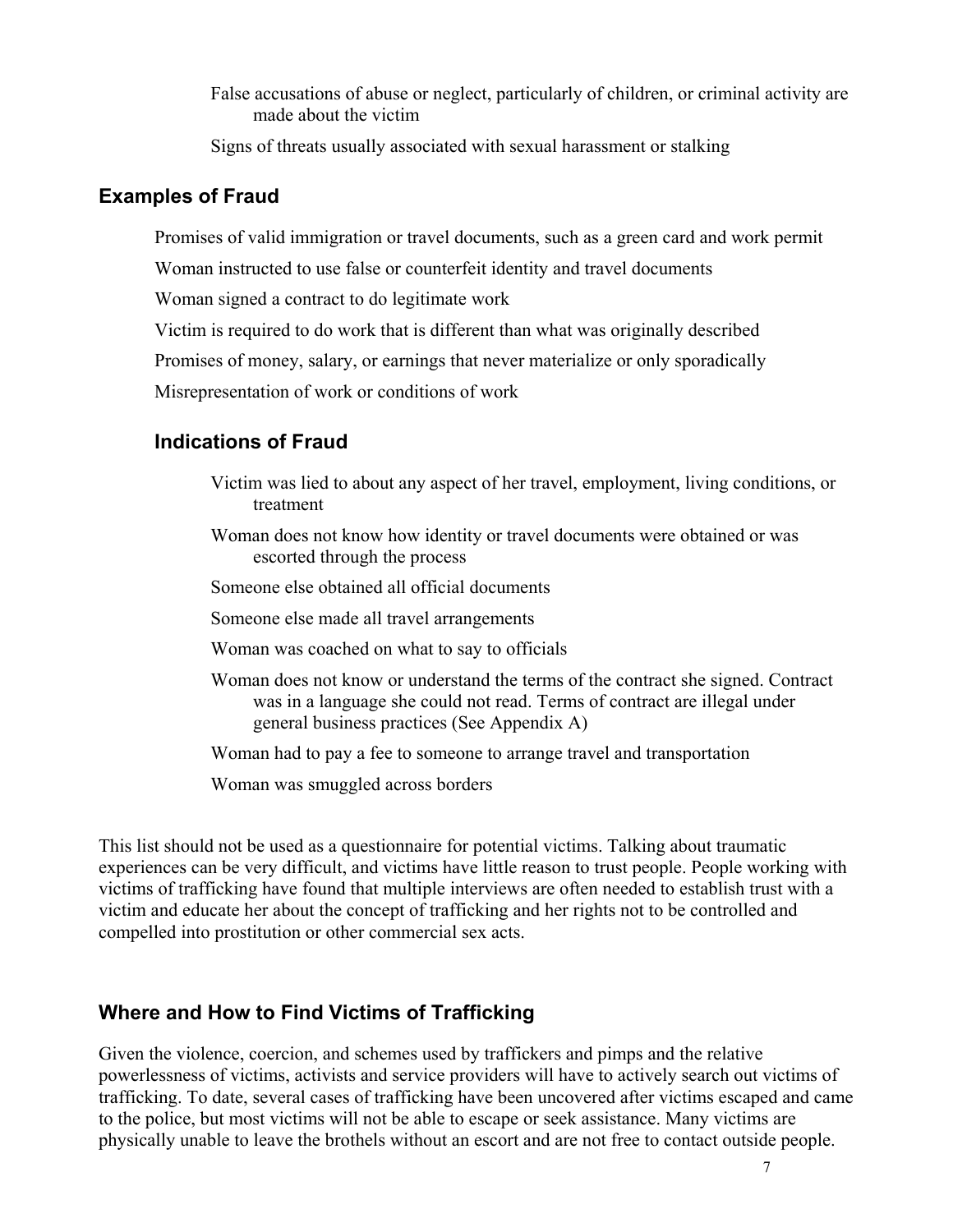Traffickers and pimps frequently tell victims that they will receive harsh treatment from law enforcement or immigration officials if they are discovered. Other victims are unaware of their rights not be exploited for commercial sex acts or are held in debt bondage. Victims are not likely to know that contracts they signed are not legal or binding. Family loyalty, cultural practices, or political suppression in their home countries also hinder victims from seeking relief from exploitation and abuse.

As indicated by the title of this guide, victims are often hiding in plain sight. Victims of sexual trafficking can be found in all types of establishments and locations that offer commercial sex acts, i.e. prostitution, production of pornography, and stripping, or lap dancing. These establishments are known as massage parlors, escort services, spas, clubs, strip clubs, adult bookstores, bars, nightclubs, apartments, and modeling studios. Victims of trafficking can be found in rural, suburban, and urban settings; in residential housing, commercial buildings, trailers, on the street, or even in open fields. $<sup>1</sup>$ </sup>

The following are some of the places and ways that activists and service providers can find victims.

**Public Advertisements**: Although prostitution is illegal in all states with the exception of several counties in Nevada, pimps and traffickers depend on advertising to the public to attract men and make money. Most of the illegal sex industries in the U.S. publicly advertise their criminal activity. In newspapers, tabloids, local community newspapers, and free advertising guides in adult bookstores, there are many advertisements that boast of having women of different ethnicities, nationalities, and races.

*In Anchorage, Alaska, law enforcement officials investigated an advertisement offering Russian women at a local strip club. They uncovered a case in which seven Russian women and girls (two were aged 16 and 17) were forced to strip and perform table dancing in a*   $\frac{club^2}{2}$ 

The yellow pages telephone book usually has listings for massage parlors and escort services. Individuals and groups trying to find trafficking victims can start by looking at these public advertisements and locating establishments or operations where commercial sex acts are taking place. Strategies can then be formulated for how to follow-up.

*Online Forums for Men:* There are a number of online forums for men's review of women in prostitution and strip clubs. By reading the men's self reports, likely victims of trafficking can be identified. Because the objective of these sites is for men to exchange information on where to find women for prostitution, they usually give the name of the establishment, the address, and sometimes the telephone number. Although the particular woman described by the man may not be found, these forums should help identify establishments where other victims can be found.

The following are excerpts from men's online descriptions of women they bought in brothels that indicate that the women may be trafficked:

*"She is from Argentina. I … tried to talk to her, but she hardly spoke any English."* 

*"The place was a total dump. … there were only one or two girls, chubby or skinny* 

1

<span id="page-7-0"></span><sup>&</sup>lt;sup>1</sup> Women and girls trafficked from Mexico are known to be prostituted by pimps in reed caves constructed in the open fields around San Diego. See: Thomas Larson, "Reina's Story: A Mexican girl forced into prostitution," *San Diego Reader*, 7 August 2003.

<span id="page-7-1"></span>Sheila Toomey, "INS accuses four strippers for cultural excesses," *Anchorage Daily News*, 6 January 2001.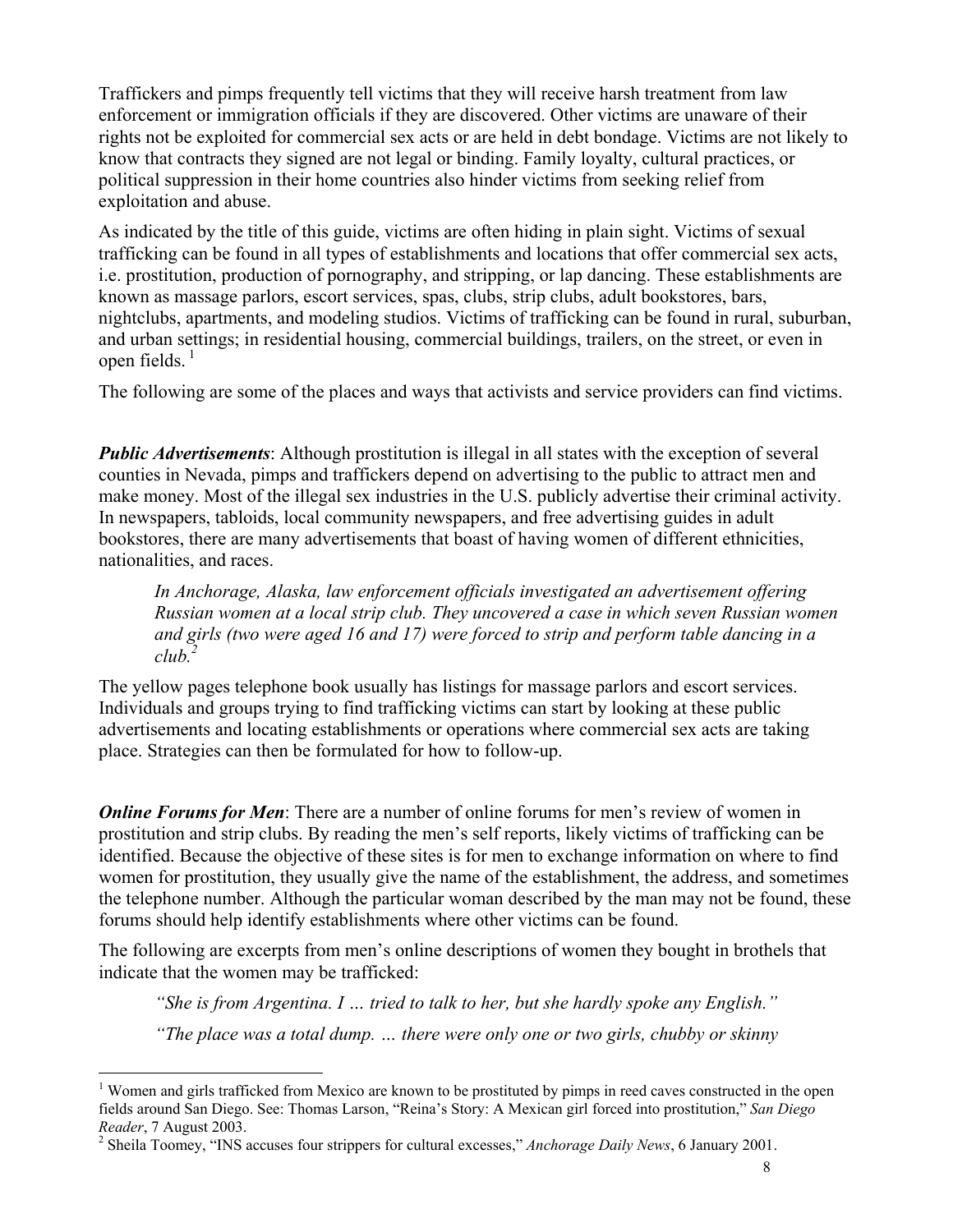*Hispanics who barely spoke English."* 

*"Korean women … new immigrants – inexperienced."* 

Indications that women are newly arrived and can speak very little English are signs that the women may be trafficked. Also, women's "lack of experience" or lack of knowledge on how to perform sex acts are indications that the women recently have been thrust into the situation. Men's reviews of women they bought in prostitution also give hints that women are unwillingly engaging in prostitution. Men usually describe the women's resistance as a negative performance on the woman's part, such as "she did things reluctantly," she was "unenthusiastic," or she had "an attitude." These reports can be indications that the woman is being forced, coerced, or in need of assistance.

*Vice Units of Municipal or Local Police Departments*: The officials who are most likely to come into contact with trafficking victims are police officers in the vice units of police departments. Most victims of trafficking are treated as criminals at the local level. Local law enforcement personnel are usually not able to determine a woman's true identity or the woman or girl's true age, and therefore accept the identification (often a driver's license that isn't hard to obtain) that is presented. Some members of vice units recognize that women are being victimized in the brothels they raid. They are often aware of how pimps control and exploit women and children, but do not have the mandate or resources to treat them as victims. Individuals or groups interested in identifying trafficking victims should work with sympathetic police officers to educate them about the federal anti-trafficking law, develop screening techniques to identify victims, and provide services to women and children who are arrested.

*Hospital Emergency Rooms, Health and Abortion Clinics*: Victims of trafficking suffer the same types of injuries as victims of domestic battering and rape. They frequently contract sexually transmitted infections, often multiple times. Victims also become pregnant when men or pimps rape them or refuse to use condoms. Indicators listed in the earlier section of this guide should be used to identify possible victims of trafficking. Health care workers or emergency room personnel should not assume that women or children are voluntarily engaged in prostitution. All patients who are suspected trafficking victims should be interviewed without the presence of anyone who accompanied them to the hospital or clinic. Workers in abortion clinics should be aware that women in prostitution are sometimes forced by pimps to have abortions.

*HIV/AIDS Outreach Programs*: HIV/AIDS prevention workers frequently come in contact with victims of trafficking. For public health workers prevention of HIV/AIDS and other sexually transmitted infections are the priorities. Aid workers are usually trained to adopt a "non-judgmental" attitude to prostitution and a "harm reduction" approach that prioritizes education and condom distribution over ending trafficking. Consequently, aid workers may overlook evidence of violence and coercion and miss identifying trafficking victims. Activists should work with HIV/AIDS outreach programs to educate them on the harm of trafficking and assist them to set identifying victims of trafficking as a priority in their outreach.

*Immigrant/Ethnic Community Groups*: Members of immigrant or ethnic communities, particularly men, often know about brothels with women from their country of origin. Frequently, only that community knows this information. In some ethnic communities, the use of "lower class" women in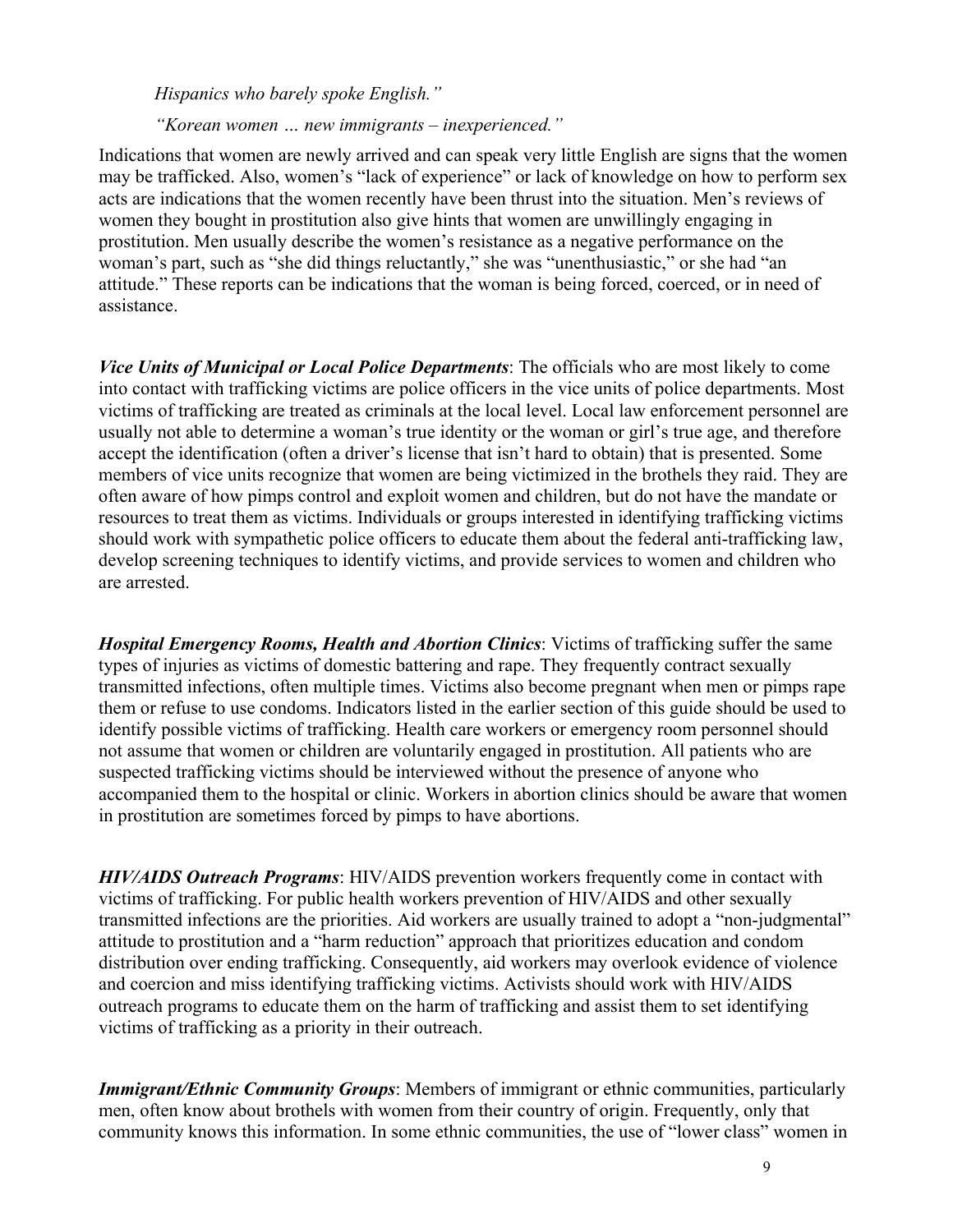prostitution is accepted or ignored by the wider community that does not recognize the harm suffered by victims of trafficking. Members of these communities are often reluctant to expose illegal activity because they think it reflects badly on their own ethnic group or community. In addition, traffickers may also be smugglers or businessmen who have assisted members of the community to come to the U.S. This assistance instills loyalty to the traffickers and causes the community to overlook their criminal activity.

*In Berkeley, California, a wealthy prominent landlord originally from India was discovered using fraudulent visas, sham marriages and fake identities to bring men, women, and children to the U.S. He brought dalit (the lowest caste in India) girls to the US for his own sexual use. Over a 13-year period, he had assisted many Indians to come to the U.S. and spent money to build schools and public services in his home region in India. Because of the assistance he gave to people wanting to come to the US, his exploitation of people in his businesses and for sexual purposes was ignored or excused; many remained loyal to him.<sup>3</sup>* 

Increasingly, ethnic community groups are recognizing the harm of trafficking. Activists and service providers should contact community organizations to find out how they can work together to combat trafficking. Cooperative efforts with ethnic community leaders will assist in identifying victims and decrease the likelihood of backlash or resistance to identifying victims.

*Locations with large numbers of single, transient men*: Pimps traffic victims to locations where there are large number of men who are single and/or transient. In these circumstances men are more likely buy a woman or girl because they think they are anonymous and less likely to be caught. Examples of these locations are: military bases, truck stops, migrant or seasonal worker camps, convention centers, sports events, and tourist destinations.

*Community Informants*: Knowledge about where to find women and children for commercial sex acts is usually an open secret in most communities and cities. Although this information is rarely discussed in public, especially in front of women, many people in service jobs who come in contact with the public have information about where to find women, children, particular populations, and special types of sex acts. Taxi drivers, bar tenders, and doormen frequently gather this type of information and disperse it when asked by men in search of prostitution. They can be asked for information about specific national, racial, or ethnic groups that may lead to trafficking victims. Men who buy women and children in prostitution will also know where there are likely victims.

*Traffickers Involvement in Other Criminal Activity*: Traffickers and those involved in the recruitment, harboring, transportation, provision of victims are frequently involved in other criminal activity such as drug trafficking, immigration fraud, racketeering, tax evasion, bank fraud, money laundering, illegal gambling, auto theft, gun dealing, robbery, child pornography and obscenity trafficking, extortion and assault. Any illegal activity in or related to the sex industry should trigger a search for trafficking victims in associated establishments.

## **Who Should Report Suspected Cases of Trafficking**

1

There are a number of people who may come in contact with victims of trafficking. Anyone can report suspected cases of trafficking, and some people are mandated by law to report abuse. If the

<span id="page-9-0"></span><sup>&</sup>lt;sup>3</sup> Anita Chabria, "His Own Private Berkeley," http:www.lats.com, November 25, 2001.